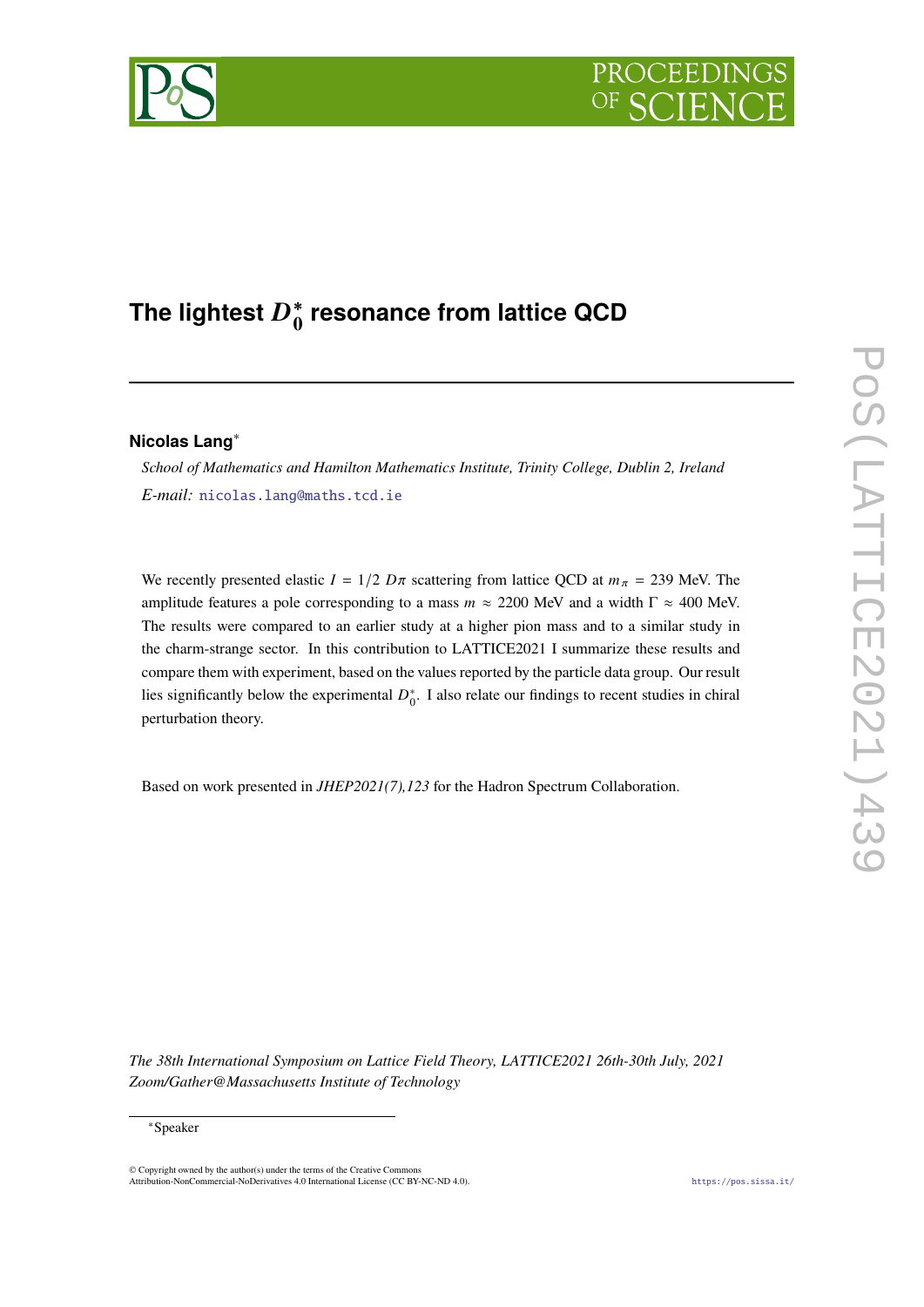#### **1. Introduction**

Open-charm systems are an interesting testing ground for our understanding of low-energy QCD. The lightest scalar charm-light state  $D_0^*$  $_{0}^{*}$  and its relation to the corresponding charm-strange state  $D_{s0}^*$  has been a puzzle since the experimental discovery of the two mesons in 2003. From the perspective of the quark-model both states are represented by the scalar arising from a charmand a light- or strange-quark interacting in a relative  $P$ -wave. The mass difference of the two states is therefore expected to be due, in large part, to the difference of the light and strange quark masses. However, the current particle data group (PDG) average [\[1,](#page-6-0) [2\]](#page-6-1) locates the  $D_0^*$  $_0^*$  at an energy compatible with that of the  $D_{s0}^*$ , as shown in fig. [1.1.](#page-1-0) The large width of the  $D_0^*$  $_0^*$  that was found experimentally furthermore casts doubt on the validity of the quark model results for this system.

As a model independent approach, lattice QCD allows for the study of hadron resonances as they arise purely from QCD dynamics. While the current technical requirement to perform most calculations at larger-than-physical quark masses may be seen as a limitation, it can also be regarded as a tool to map out the quark mass dependence of the states between the flavour symmetric point and the physical mass. In this contribution, I summarize the results from our recent study of  $I = 1/2$  $D\pi$  scattering [\[3\]](#page-6-2), which completes a quartet of studies of the scalar charm-light and charm-strange sector at two different mass points [\[4,](#page-7-0) [5\]](#page-7-1). I also relate our results to recent studies in unitarised chiral perturbation theory and present an outlook for future investigations.

<span id="page-1-0"></span>

Figure 1.1: Average mass values reported by the PDG [\[1,](#page-6-0) [2\]](#page-6-1) of the lowest charm-light and charm-strange states. The bottom horizontal axis shows the total angular momentum and parity  $J<sup>P</sup>$  whereas the top horizontal axis indicates the magnitude of the sum  $j_q$  of the orbital angular momentum  $\vec{L}$  and light-/strangequark spin  $\vec{s_q}$  of the corresponding quark-model state. The two quark spins are conserved separately in the heavy-quark limit.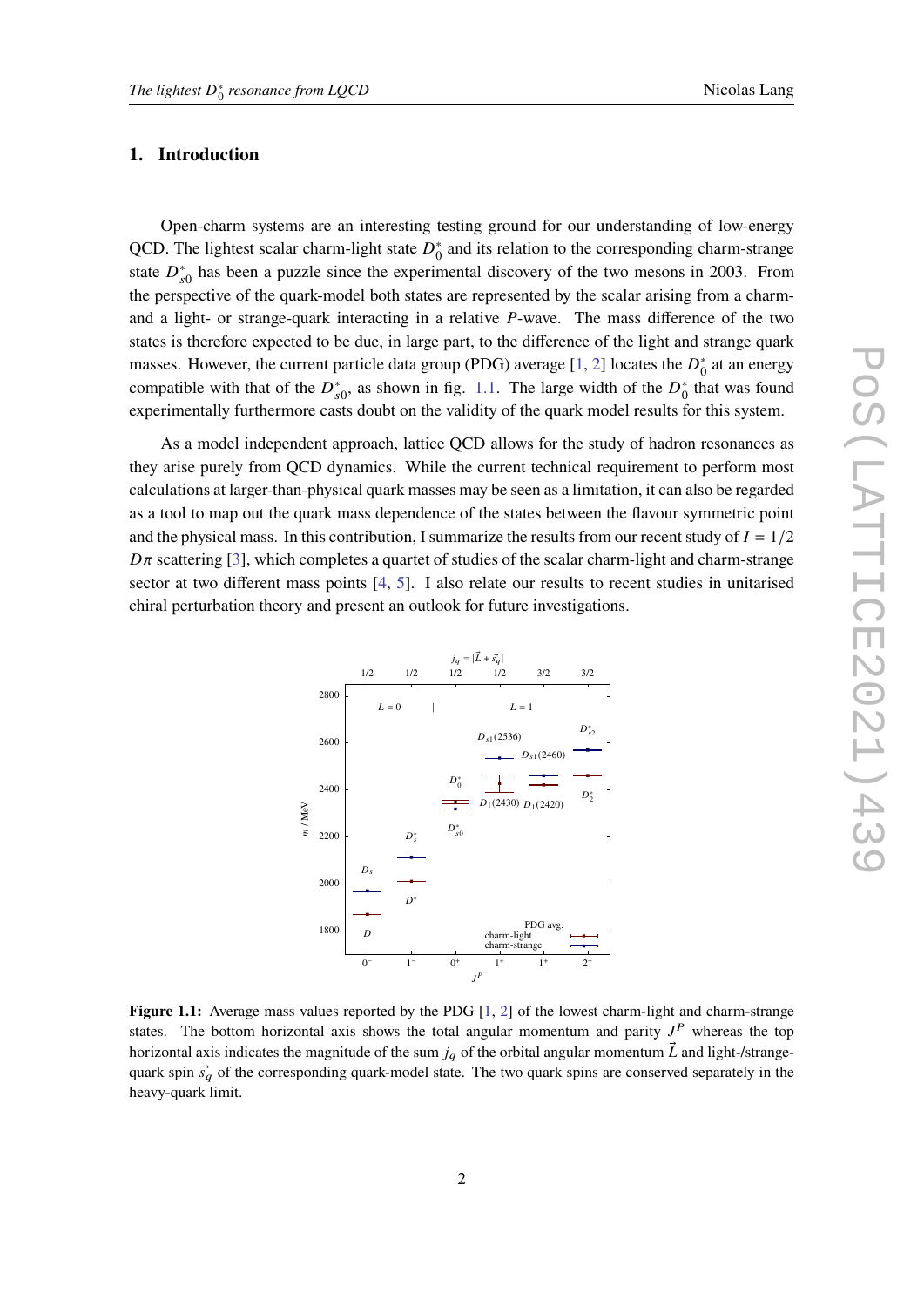# **2. Lattice Calculation**

The calculation is performed on an  $(L/a_s)^3 \times (T/a_t) = 32^3 \times 256$  anisotropic lattice with 2+1 dynamical quark flavours,  $L$  and  $T$  denoting the spatial and temporal lattice extents respectively, and  $a_s$  ( $a_t$ ) the spatial (temporal) lattice spacing. The anisotropy  $\xi \equiv a_s/a_t \approx 3.5$  and the stable hadron masses are obtained from a fit of the relativistic dispersion relation

$$
(a_t E)^2 = (a_t m)^2 + \vec{d}^2 \left(\frac{2\pi}{\xi L/a_s}\right)^2
$$
 (1)

to the lattice energies of the respective hadron at different momenta. Here  $\vec{d}$  is a vector of integers pointing in the momentum direction. We use the  $\xi$  value from the pion fit in this calculation to convert energies to the rest-frame, but consider the D meson anisotropy in the assessment of systematic uncertainties. The scale setting is done through a comparison of the calculated  $\Omega$ baryon mass on this ensemble with the physical one, such that  $a_t^{-1} = m_{\Omega}^{\text{phys.}}$  $\frac{\text{phys.}}{\Omega}/a_t m_{\Omega}^{\text{lat.}}$ . The ensemble was generated using a tree-level Symanzik-improved anisotropic action in the gauge sector and a tree-level, tadpole-improved Sheikholeslami-Wohlert action for the fermions. The light quarks are heavier-than-physical while the strange quark is tuned to approximate the physical value. Table [1](#page-2-0) summarises the most relevant properties of the ensemble.

<span id="page-2-0"></span>
$$
\begin{array}{c|c|c|c|c|c|c|c|c|c|c|c} a_s & a_t^{-1} & (L/a_s)^3 \times (T/a_t) & m_\pi & N_f & N_{\text{cfg}}\\ \hline 0.11 \text{ fm} & 6.079 \text{ GeV} & 32^3 \times 256 & 239 \text{ MeV} & 2+1 & 484 \end{array}
$$

**Table 1:** Ensemble used in the calculation

Correlators are computed using the distillation framework [\[6\]](#page-7-2). All relevant graphs are evaluated, including disconnected pieces. The spectrum is obtained from a variational analysis of correlation functions obtained from a basis of interpolating operators, including  $q\bar{q}$ -like and mesonmeson-like operators, solving the generalised eigenvalue equation

$$
C_{ij}(t)v_j^{(n)} = \lambda_n(t, t_0)C_{ij}(t_0)v_j^{(n)},
$$
\n(2)

where  $C_{ij}(t)$  is the matrix of correlators. Operators are projected to irreducible representations (*irreps*) of the cubic group  $O<sub>h</sub>$  (at rest) and the little group  $LG(\vec{p})$  at non-zero momentum to allow for the recovery of angular momentum information from the lattice spectra. To obtain scattering amplitudes in the infinite volume we utilise the Lüscher quantisation condition [\[7–](#page-7-3)[9\]](#page-7-4) and its extensions  $[10-18]$  $[10-18]$ , which allows a fit of a parametrised *t*-matrix to the energy levels calculated in the finite volume. In our reference fit we parameterise the  $t$ -matrix as

<span id="page-2-1"></span>
$$
(t^{(\ell)})^{-1}(s) = \frac{1}{(2k)^{\ell}} K^{-1}(s) \frac{1}{(2k)^{\ell}} + I(s)
$$
  

$$
K(s) = \frac{g^{2}}{m^{2} - s} + \gamma.
$$
 (3)

 $I(s)$  denotes the Chew-Mandelstam phase space subtracted at the energy of the pole parameter,  $k(s)$ is the momenum in the center-of-momentum frame as a function of Mandelstam s and  $m$ , g and  $\gamma$ are free parameters. To estimate the uncertainty arising from the choice of the specific functional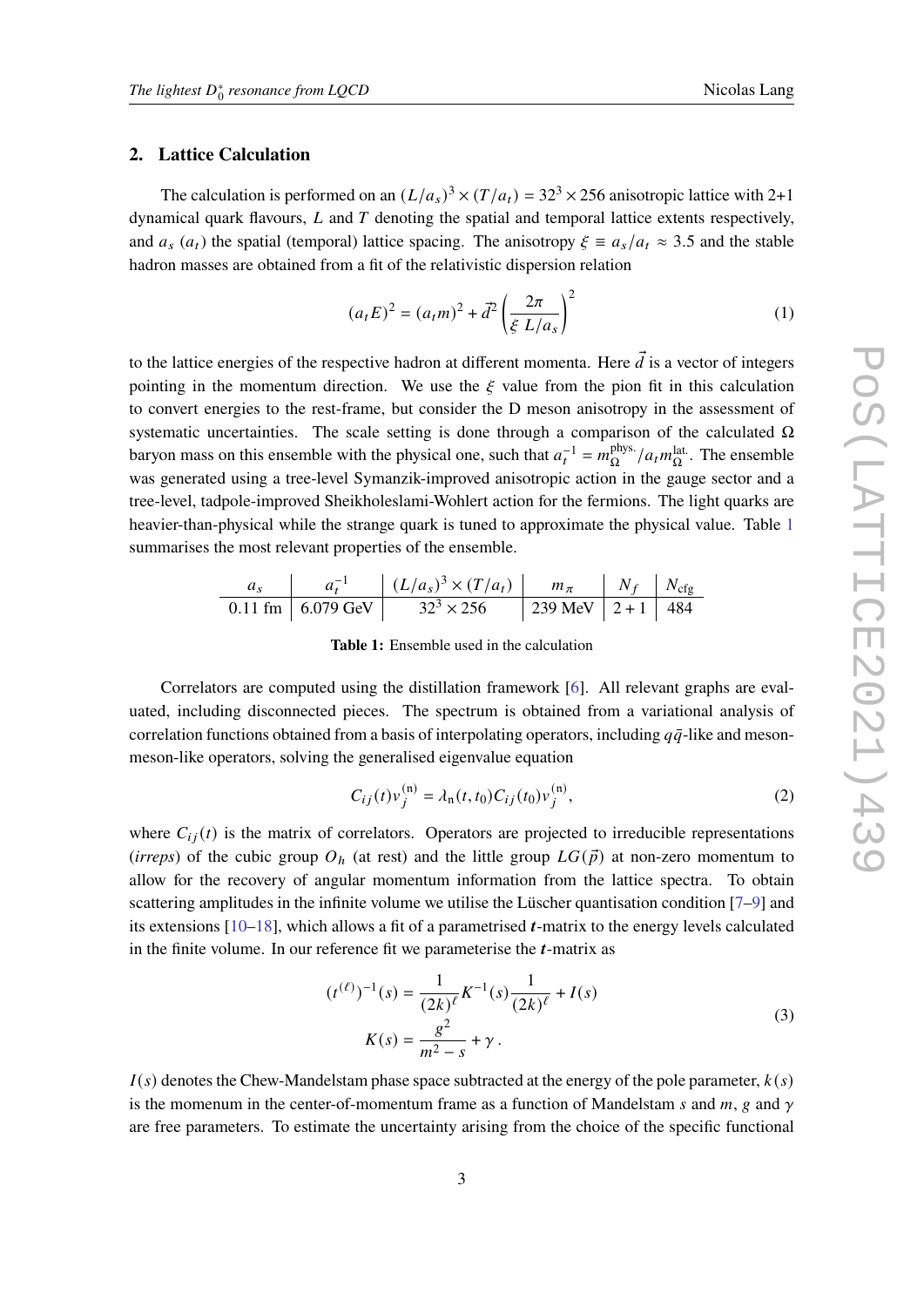form of the  $t$  matrix, we fit a range of different parametrisations, among them different  $K$ -matrix forms, effective range and scattering length parametrisations as well as a Breit-Wigner. We also consider an amplitude based on unitarised chiral perturbation theory [\[19\]](#page-8-0).

#### **3. Results**

We compute spectra for 10 irreps, both at rest and with one, two and three units of momentum. Figure [3.1](#page-4-0) shows a subset of these. We perform an  $S$ -wave fit based on 20 energy levels from 5 irreps where  $l = 0$  is the leading partial wave. There is a small but non-zero P-wave contribution in the moving-frame irreps, which we consider including a pole term in the  $K$ -matrix, accounting for an extra energy level far below  $D\pi$  threshold appearing in these irreps. Using a single energy level from the  $E^+$  irrep we show that the D-wave phase shift is consistent with zero and we therefore conclude that higher partial waves can be neglected. The energy levels used in the fit are all below the threshold where three-body  $D\pi\pi$  scattering becomes kinematically possible and therefore, at this mass point, well below other thresholds of inelastic scattering. For the fit of our reference amplitude, using the K-matrix given by eq. [3](#page-2-1) in the S wave channel, we obtain  $\chi^2/N_{\text{dof}} = \frac{13.49}{20-5}$  $\frac{13.49}{20-5} = 0.90.$ 

We analytically continue amplitudes to complex values of Mandelstam-s. Above  $D\pi$  threshold there are two Riemann sheets due to the multi-particle branch cut, which are referred to as physical and unphysical sheet. Physical scattering occurs above the real axis on the physical sheet. Poles of the amplitude on the unphysical sheet may be interpreted as resonances and their residue gives the coupling to the decay channel. While the fits constrain the behaviour on the real axis, there may be large differences between parametrisations at complex energies. The amplitudes we consider are analytic, except for poles and the multi-particle branch cut along the real axis. Using the  $K$ -matrix formalism, they obey the constraint of unitarity by construction. We also aim to preserve causality by rejecting amplitudes that feature nearby poles above threshold on the physical sheet. The remaining amplitudes consistently feature an S wave pole approximately  $77 \pm 64$  MeV above threshold, with an imaginary part between 200 and 600 MeV, indicating a resonance as a universal feature. For the pole and its residue we obtain the estimate

$$
\sqrt{s_0}
$$
/MeV = (2196 ± 64) –  $\frac{i}{2}$ (425 ± 224)  
 $c/MeV$  = (1916 ± 776) exp  $i\pi$ (-0.59 ± 0.41)

from an envelope around the poles of all amplitude variations. We also take into account variations of the stable hadron masses and the anisotropy within their uncertainties, which are inputs to the Lüscher determinant condition. The amplitude (pole) resulting from our fits corresponds to the red curve (data point) in the left (right) panel of fig. [4.1.](#page-5-0) The corresponding solutions of the Lüscher determinant condition yielding the finite volume energy levels are superimposed onto the spectrum in fig. [3.1.](#page-4-0)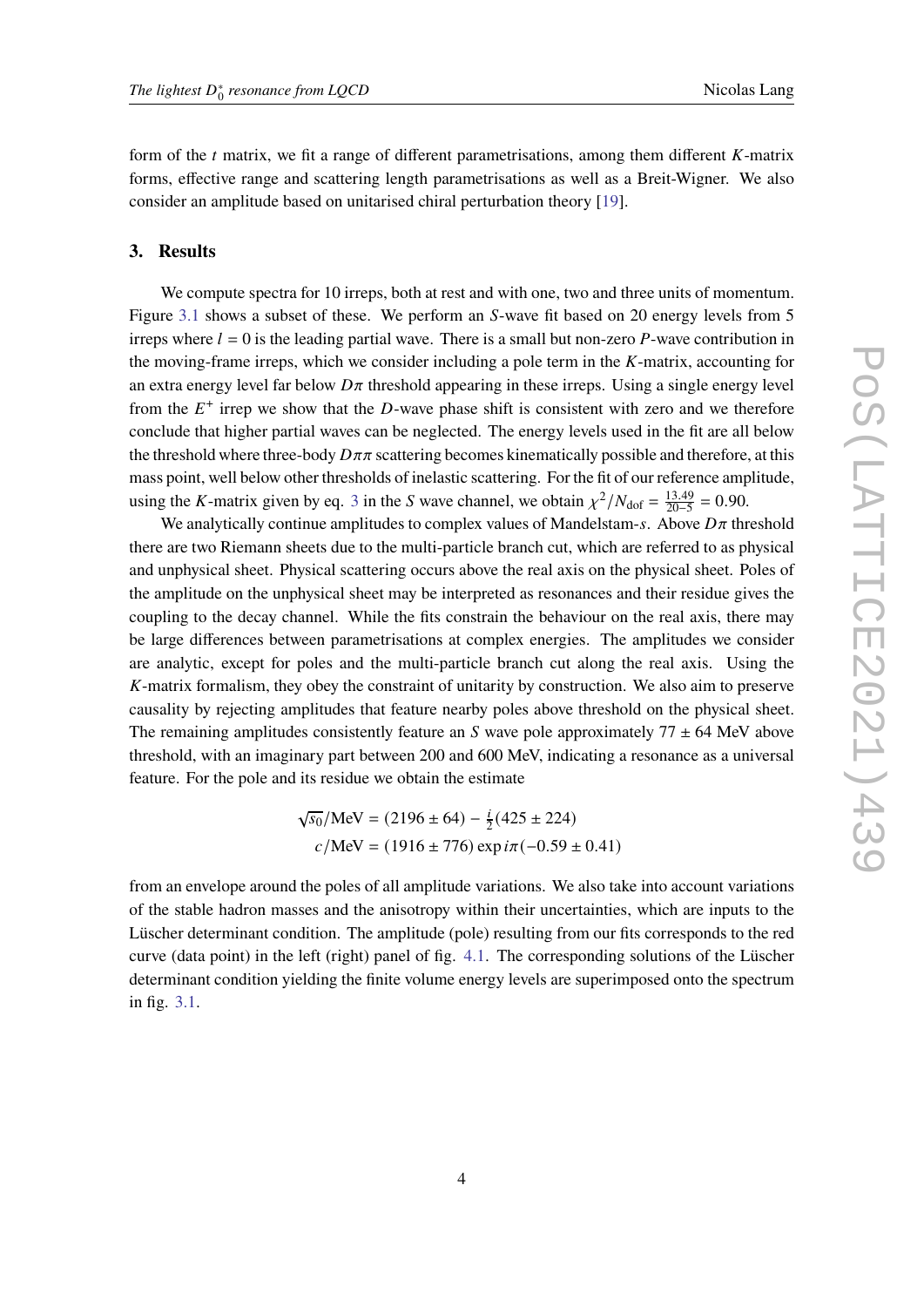<span id="page-4-0"></span>

**Figure 3.1:** The finite volume spectrum in three of the irreps used to constrain the  $D\pi$  S-wave amplitude. Black data points and error bars represent the energies obtained from the lattice. Dotted lines indicate thresholds. Solid lines correspond to non-interacting energies of operators included in the variational analysis. The solutions of the Lüscher determinant condition based on our reference amplitude parametrisation are superimposed in orange. (From fig. 5 and 6 in [\[3\]](#page-6-2))

# **4. Interpretation**

Despite a heavier-than-physical pion mass, our result for the  $D_0^*$  mass lies significantly below the experimental value reported by the PDG, which is approximately 2350 MeV. It is interesting to note that the real part of the pole location is far from the point where the amplitude touches the unitarity bound (see fig. [4.1\)](#page-5-0). This difference is also reflected in our Breit-Wigner fit: whereas the pole of the Breit-Wigner amplitude is in agreement with our  $K$  matrix result, the mass parameter of the amplitude takes on a value of  $2380 \pm 36$  MeV, compatible with the PDG value.

## **Mass dependence**

An earlier study of  $D\pi$  scattering [\[4\]](#page-7-0) was conducted on an ensemble with a heavier pion mass  $m_{\pi}$  = 391 MeV, whereas the ensemble used in our present study corresponds to  $m_{\pi}$  = 239 MeV. This allows at least for the identification of a trend in the mass dependence of the amplitude. Fig. [4.1](#page-5-0) shows the S-wave amplitudes and their poles obtained on both ensembles. At the larger mass a shallow bound state was found just  $2 \pm 1$  MeV below  $D\pi$  threshold, which migrates into the complex plane at  $m_{\pi}$  = 239 MeV. Both ampiltudes turn on rapidly above threshold indicating a large coupling to  $D\pi$ , which is reflected in the residue of the pole (see the bottom part of the right panel of fig. [4.1\)](#page-5-0).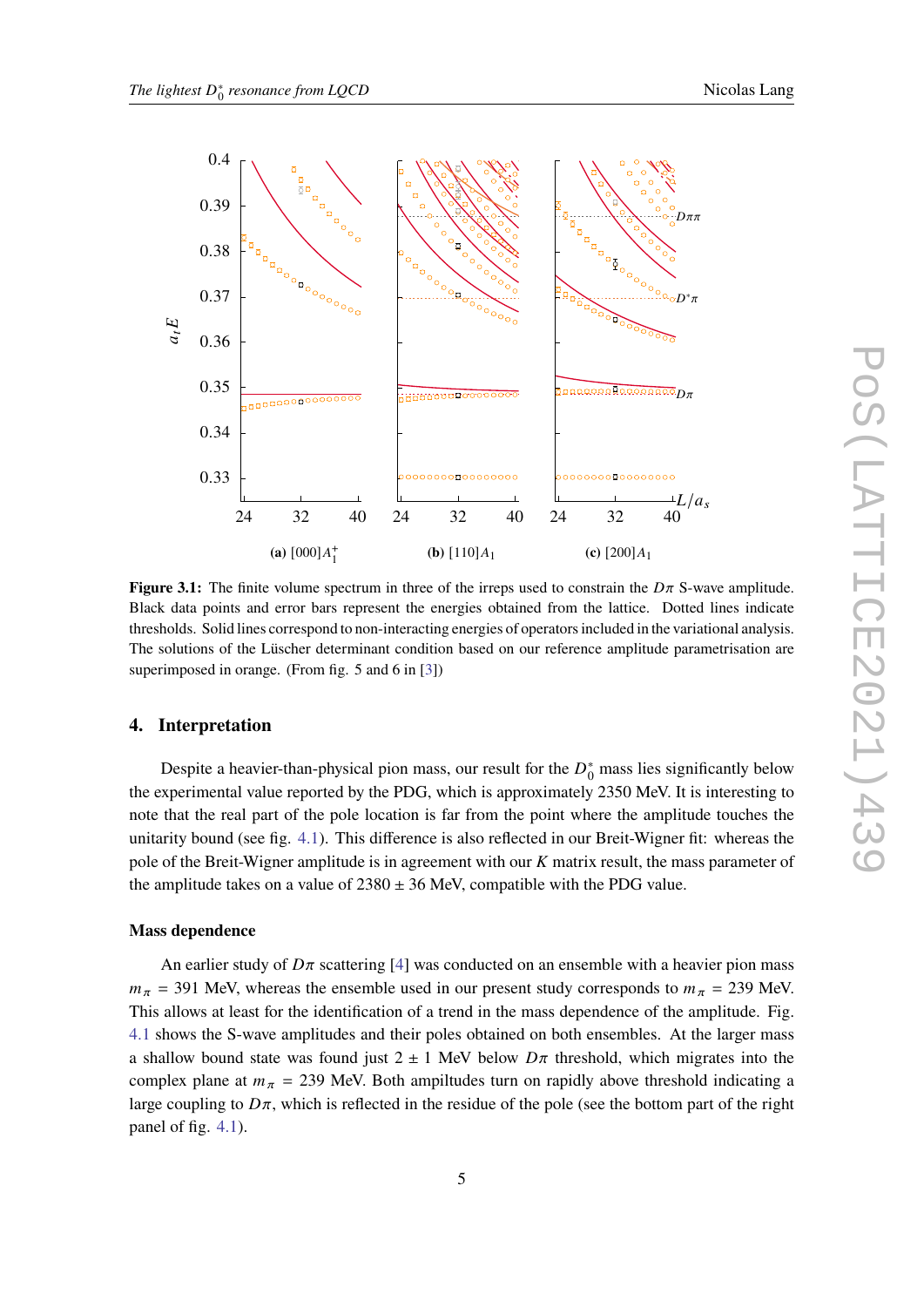<span id="page-5-0"></span>

**Figure 4.1:** Comparison of the S-wave amplitudes (left panel), poles (right panel, top) and magnitude of couplings (right panel, bottom) at two different mass points. Energy levels constraining the amplitudes are indicated below the plot in the left panel. The inner bands around the amplitudes indicate the statistical uncertainty on the parameter values resulting from the fit. For  $m<sub>\pi</sub>$  = 239 MeV the outer band includes variations of the hadron masses, anisotropy and parametrisation, for  $m_{\pi}$  = 391 MeV only variations of masses and anisotropy are included. (Fig. 10 in [\[3\]](#page-6-2))

# **Comparison to** DK

As mentioned in the introduction, it is illuminating to compare the  $D\pi$  system to the closely related  $DK$  system. In [\[5\]](#page-7-1)  $DK$  scattering amplitudes were calculated at both of the above-mentioned pion masses. We summarize the real parts of the poles extracted from the S-wave amplitudes at the two mass points for  $I = 1/2 D\pi$  and  $I = 0 DK$  in fig. [4.2.](#page-6-3) The shallow  $D\pi$  bound state at the higher pion mass evolves into a broad near-threshold resonance at the lower mass, while the  $DK$ pole remains bound at both masses, showing only a very slight quark mass dependence. But clearly, the mass hiararchy of the two systems expected from the difference of the light and strange quark masses remains the same. From the observed trend we would expect a resonant  $D_0^*$  $_{0}^{*}$  at the physical point whereas it is unclear whether the  $D_{s0}^*$  would remain bound or evolve into a near-threshold resonance.

#### **Comparison to**  $\chi_{\text{PT}}$  **results**

In the limit where  $m_u = m_d = m_s$  the t matrix for open-charm scattering can be decomposed in terms of the irreps of  $SU(3)_F$  as  $\overline{3} \otimes 8 = \overline{15} \oplus 6 \oplus \overline{3}$ . Using unitarised chiral perturbation theory, it was shown in [\[20\]](#page-8-1) that the anti-triplet pole splits into two when evolved in mass away from the  $SU(3)$  limit towards the physical point. The mass evolution shown in Fig. 5 of the referenced work is roughly compatible with the poles obtained on our ensembles, when adjusting for the scale setting, suggesting that the  $D_0^*$  $^{*}_{0}$  and  $D_{s0}^{*}$  correspond to the same  $SU(3)_{\text{F}}$  multiplet. The mass evolution of the sextet state implies that the  $D_0^*$  $_{0}^{*}$  amplitude might feature an additional pole at a higher energy.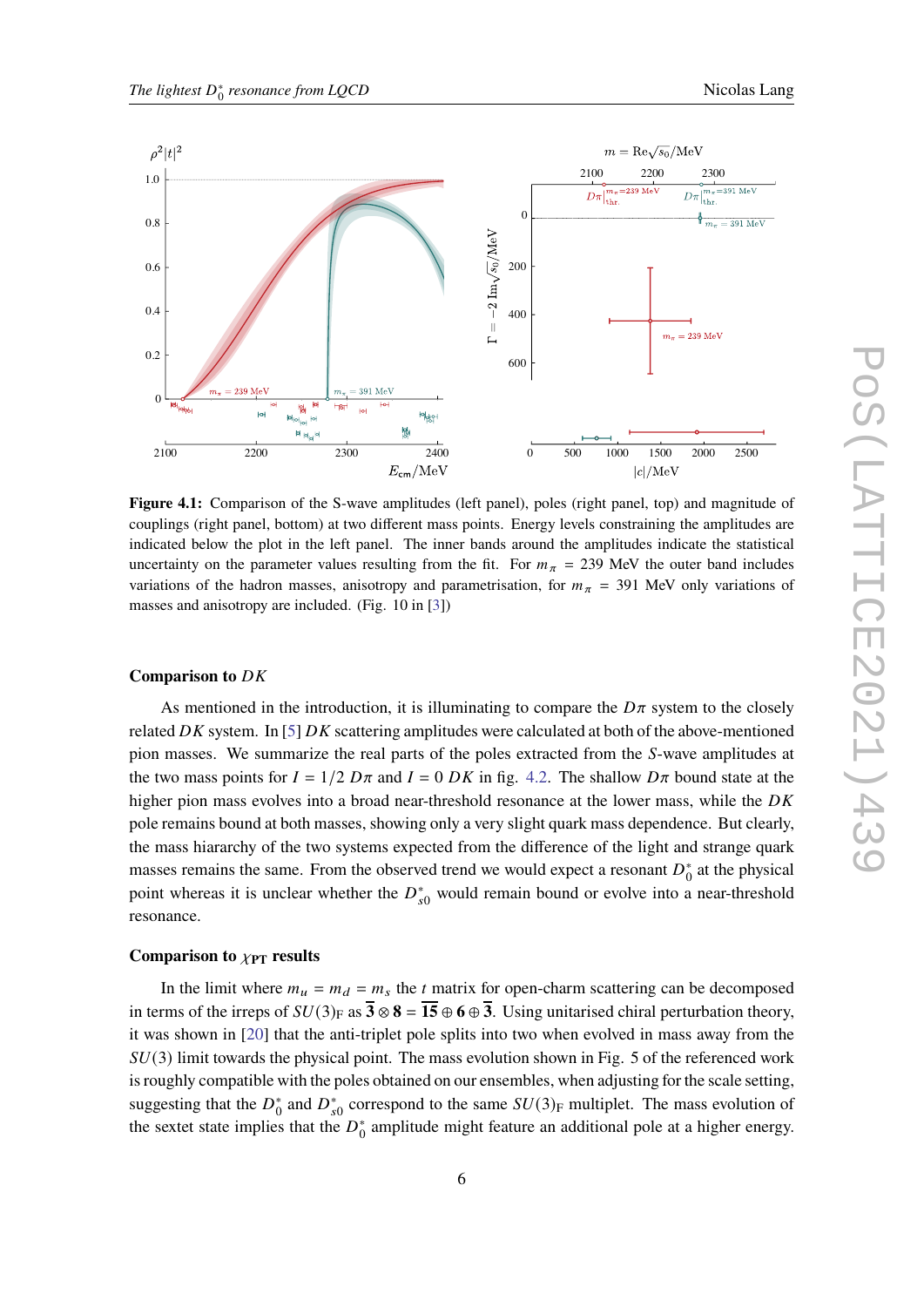<span id="page-6-3"></span>

**Figure 4.2:** The real parts of the S-wave amplitude pole locations for  $D\pi$  and  $DK$  scattering at two different pion masses. The respective kinematic thresholds are indicated. (Fig. 13 in [\[3\]](#page-6-2))

The contribution by Guo et. al. [\[21\]](#page-8-2) to LATTICE2021 makes a strong case for the existence of this pole. They perform a global fit including data obtained from the lattice for  $m_{\pi} \approx 391$  MeV and predict the energy dependence of the phase shift for  $m_{\pi} \approx 239$  MeV, which shows good agreement with our result close to  $D\pi$  threshold.

## **Outlook**

Supporting the existence of the higher pole from the lattice side will require more data and the inclusion of the coupled channel in the scattering analysis. This could be an interesting future investigation. Additionally it would be worthwhile to perform this study at further pion masses, providing constraints on the mass evolution predicted by chiral perturbation theory. Lastly, a similar set of open-charm axial-vector states is predicted and a corresponding analysis performed in the  $D^*\pi$  and  $D^*K$  channels would allow for a comparison.

# **Acknowledgements**

I would like to thank David Wilson and Christopher Thomas for helpful comments.

### **References**

- <span id="page-6-0"></span>[1] M. Tanabashi et al. Review of particle physics. *Phys. Rev. D*, 98:030001, Aug 2018.
- <span id="page-6-1"></span>[2] Particle Data Group, P A Zyla, et al. Review of Particle Physics. *Progress of Theoretical and Experimental Physics*, 2020(8), 08 2020. 083C01.
- <span id="page-6-2"></span>[3] Luke Gayer, Nicolas Lang, Sinéad M. Ryan, David Tims, Christopher E. Thomas, and David J. Wilson. Isospin-1/2  $d\pi$  scattering and the lightest  $D_0^*$ 0 resonance from lattice qcd. *Journal of High Energy Physics*, 2021(7), Jul 2021.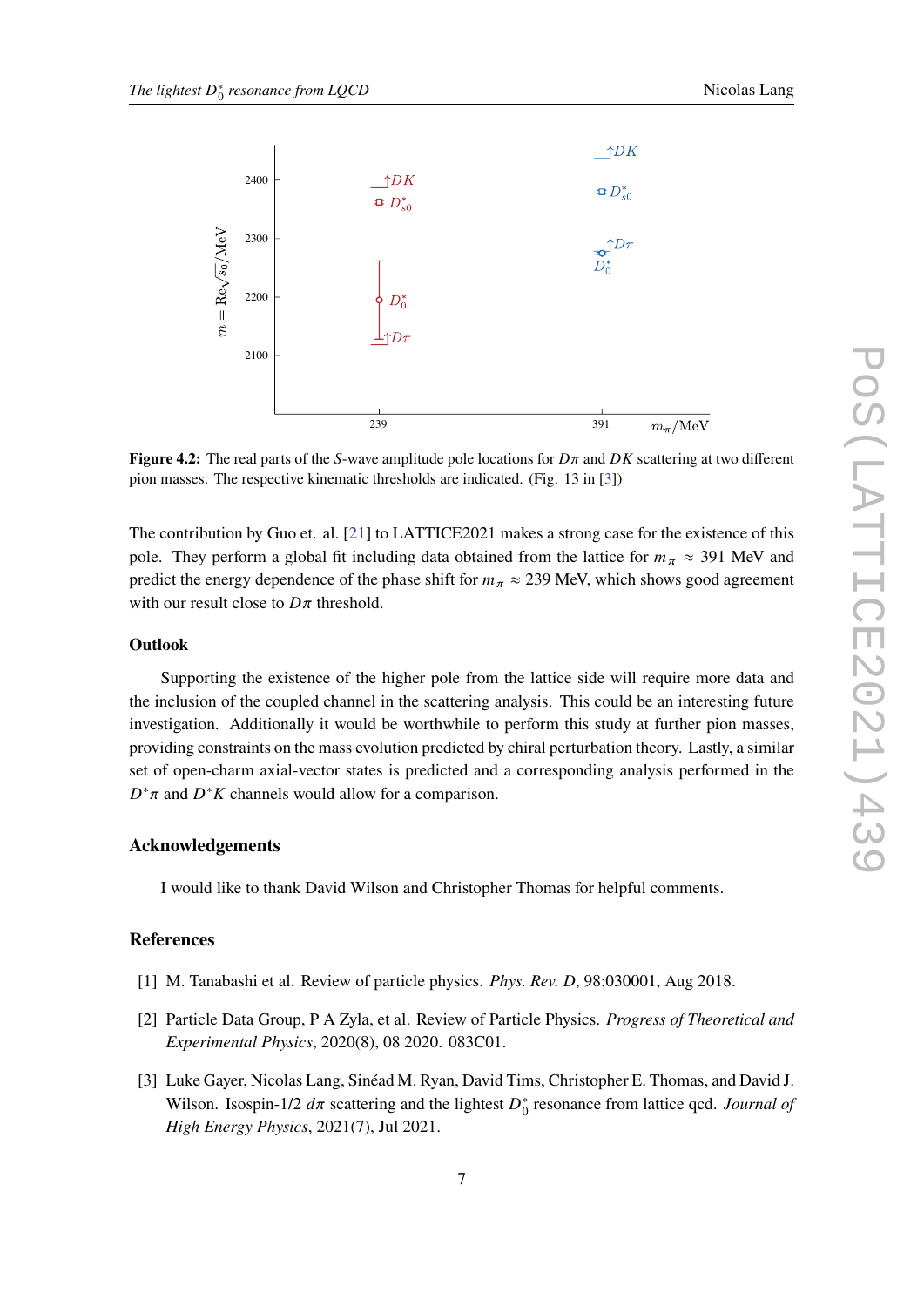2016.

- <span id="page-7-0"></span>[4] Graham Moir, Michael Peardon, Sinéad M. Ryan, Christopher E. Thomas, and David J. Wilson. Coupled-Channel  $D\pi$ ,  $D\eta$  and  $D_s\bar{K}$  Scattering from Lattice QCD. *JHEP*, 10:011,
- <span id="page-7-1"></span>[5] Gavin K.C. Cheung, Christopher E. Thomas, David J. Wilson, Graham Moir, Michael Peardon, and Sinéad M. Ryan. *DK 1* = 0, *DK 1* = 0, 1 scattering and the  $D_{s0}^{*}(2317)$  from lattice QCD. 8 2020.
- <span id="page-7-2"></span>[6] Michael Peardon, John Bulava, Justin Foley, Colin Morningstar, Jozef Dudek, Robert G. Edwards, Balint Joo, Huey-Wen Lin, David G. Richards, and Keisuke Jimmy Juge. A Novel quark-field creation operator construction for hadronic physics in lattice QCD. *Phys. Rev.*, D80:054506, 2009.
- <span id="page-7-3"></span>[7] M. Luscher. Volume Dependence of the Energy Spectrum in Massive Quantum Field Theories. 2. Scattering States. *Commun. Math. Phys.*, 105:153–188, 1986.
- [8] Martin Luscher. Two particle states on a torus and their relation to the scattering matrix. *Nucl. Phys.*, B354:531–578, 1991.
- <span id="page-7-4"></span>[9] Martin Luscher. Signatures of unstable particles in finite volume. *Nucl. Phys.*, B364:237–251, 1991.
- <span id="page-7-5"></span>[10] K. Rummukainen and Steven A. Gottlieb. Resonance scattering phase shifts on a nonrest frame lattice. *Nucl. Phys.*, B450:397–436, 1995.
- [11] C. h. Kim, C. T. Sachrajda, and Stephen R. Sharpe. Finite-volume effects for two-hadron states in moving frames. *Nucl. Phys.*, B727:218–243, 2005.
- [12] Norman H. Christ, Changhoan Kim, and Takeshi Yamazaki. Finite volume corrections to the two-particle decay of states with non-zero momentum. *Phys. Rev.*, D72:114506, 2005.
- [13] Ziwen Fu. Rummukainen-Gottlieb's formula on two-particle system with different mass. *Phys. Rev.*, D85:014506, 2012.
- [14] Luka Leskovec and Sasa Prelovsek. Scattering phase shifts for two particles of different mass and non-zero total momentum in lattice QCD. *Phys. Rev.*, D85:114507, 2012.
- [15] Maxwell T. Hansen and Stephen R. Sharpe. Multiple-channel generalization of Lellouch-Luscher formula. *Phys. Rev. D*, 86:016007, 2012.
- [16] Raul A. Briceno and Zohreh Davoudi. Moving multichannel systems in a finite volume with application to proton-proton fusion. *Phys. Rev. D*, 88(9):094507, 2013.
- [17] Peng Guo, Jozef Dudek, Robert Edwards, and Adam P. Szczepaniak. Coupled-channel scattering on a torus. *Phys. Rev. D*, 88(1):014501, 2013.
- <span id="page-7-6"></span>[18] Raul A. Briceno. Two-particle multichannel systems in a finite volume with arbitrary spin. *Phys. Rev. D*, 89(7):074507, 2014.